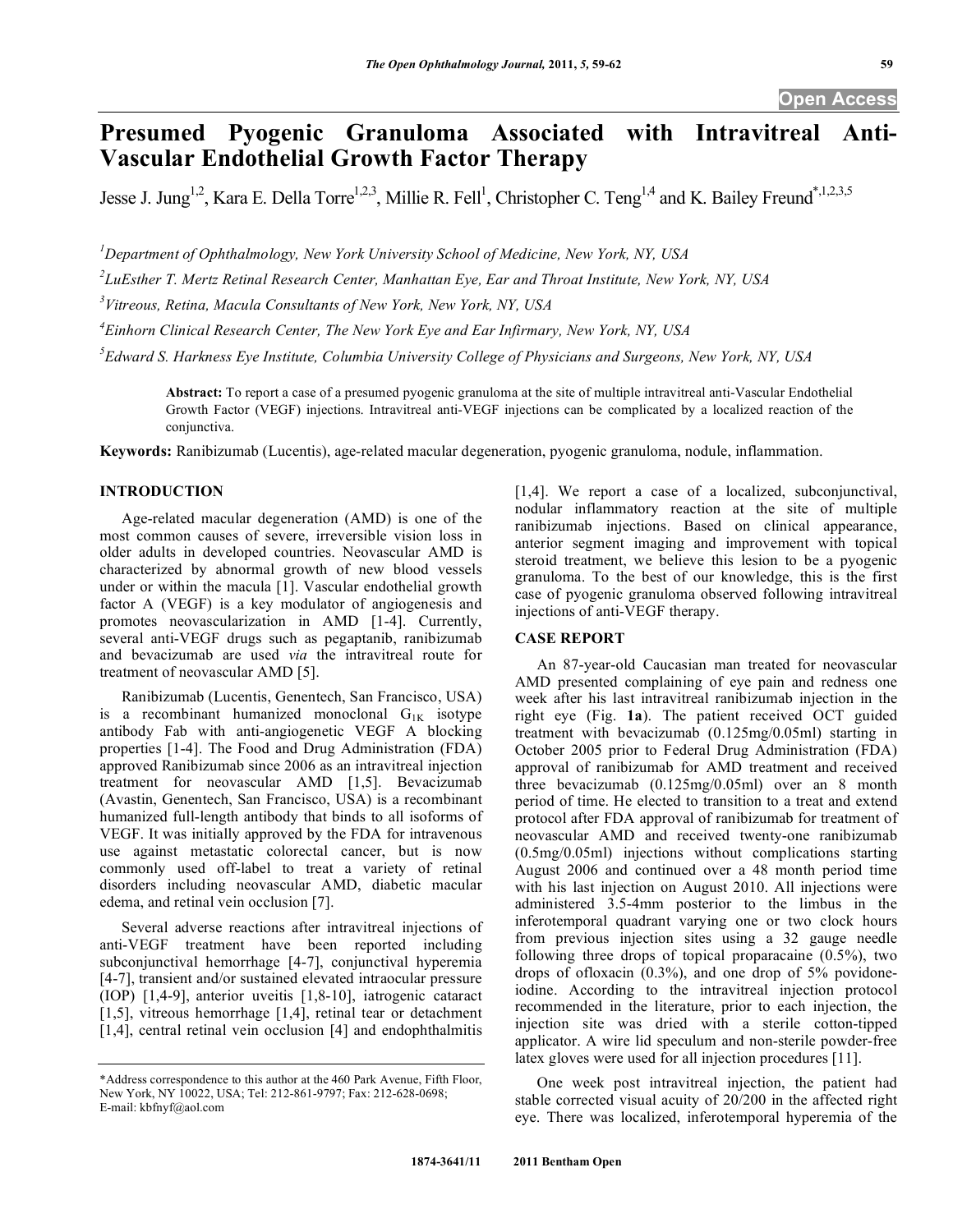bulbar conjunctiva at the site of the injection. Within the area of hyperemia there was an elevated, subconjunctival erythematous nodule, which was slightly mobile when depressed with a cotton tip applicator (Fig. **1b**). There was no evidence of perilimbal vessel injection. On eyelid eversion, there was no tarsal or forniceal conjunctival involvement or foreign body. Anterior exam revealed trace cells and 1+ flare reaction in the anterior chamber. No hypopyon or vitreous cells were noted. Lens, optic nerve and peripheral retinal exam were unremarkable. The left eye was unremarkable and showed no evidence of inflammation.

#### (**1A**)



(**1B**)

**Fig. (1).** (**A**) Color photograph shows the appearance of the right eye at presentation. There is hyperemia and edema of the inferotemporal bulbar conjunctiva. (**B**) Higher magnification of initial erythematous subconjunctival nodule at the site of prior intravitreal injection.

 Slit lamp optical coherence tomography (SL-OCT) (Fig. **2a**) and ultrasound biomicroscopy (UBM) (Fig. **2b**) revealed a well-circumscribed, solid lesion without scleral penetration. The patient was started on ofloxacin (0.3%) and rimexolone (1%) four times per day in the right eye. Two weeks post-injection, the patient self-discontinued the ofloxacin drops and was using only rimexolone twice daily. While the nodule persisted and conjunctival hyperemia had improved minimally, the patient reported little discomfort. He was transitioned to prednisolone acetate (1%) four times per day and fluorometholone ointment (0.1%) at bedtime. The lesion decreased in size slowly over five months and prednisolone acetate was slowly tapered to one drop daily. The hyperemia resolved and there was trace hyperpigmentation over the area of minimal subconjunctival elevation (Fig. **3**). Surgical excision and biopsy was deferred due to improvement with the topical steroid. The patient's AMD treatment was changed to pro re nata (PRN) optical coherence tomography guided dosing and has not since required or received any further injections. If clinically indicated, another injection site will be considered to prevent further complications.

#### **DISCUSSION**

 Safety profiles are closely monitored in the original clinical trials of a medication, but long term use of a medication can subsequently lead to the new presentation of adverse events or drug reactions [2]. The most common ocular adverse events for patients receiving ranibizumab in randomized clinical trials were transient subconjunctival hemorrhage [4-7], intraocular inflammation [1,8-10] and transient and/or sustained elevated intraocular pressure (IOP) [1,4-9]. In one prospective study monitoring for transient post injection IOP elevations after ranibizumab injections, the authors noted that mild injection site reactions such as subconjunctival hemorrhage and /or hyperemia were common (59.2%) [6].

 Transient ischemia of the ocular surface after intravitreal bevacizumab has been reported with nonperfusion of conjunctival, episcleral and scleral vessels around the injection site. This ischemia, hypothesized to be inflammatory in nature, was treated with topical steroids and resolved over three weeks [12]. Our case did not show any signs of nonperfusion; rather, hyperemia of the blood vessels overlying the injection site was seen.

 Intravitreal ranibizumab injections have rarely been associated with noninfectious anterior uveitis [1,8-10]. Within one week after injection, our patient developed active anterior inflammation and a localized inflammatory reaction at the site of intravitreal injection. He had previously tolerated multiple bevacizumab and ranibizumab treatments without evidence of post-injection inflammation.

 The differential diagnosis at presentation included foreign body reaction, scleral abscess, nodular scleritis, and pyogenic granuloma. Anterior imaging with SL-OCT and UBM revealed a solid nodule that did not involve the sclera, which was consistent with a localized reaction. We believe this reaction occurred as a result of inflammatory materials deposited in the process of injection, creating a pyogenic granuloma reaction and secondary anterior chamber inflammation.

 Pyogenic granulomas are red colored tumors that appear on the palpebral or bulbar conjunctiva in areas of vascularized tissue submitted to chronic inflammatory injury [13-19]. Histopathologically, they contain granulation tissue with blood vessels arranged in a fan-shaped configuration and have an associated acute and chronic inflammatory cell infiltrate in a loose connective tissue stroma [15,16]. Although often associated with trauma [14-16], surgery [14- 17] and chalazions [13-16], there are reports of pyogenic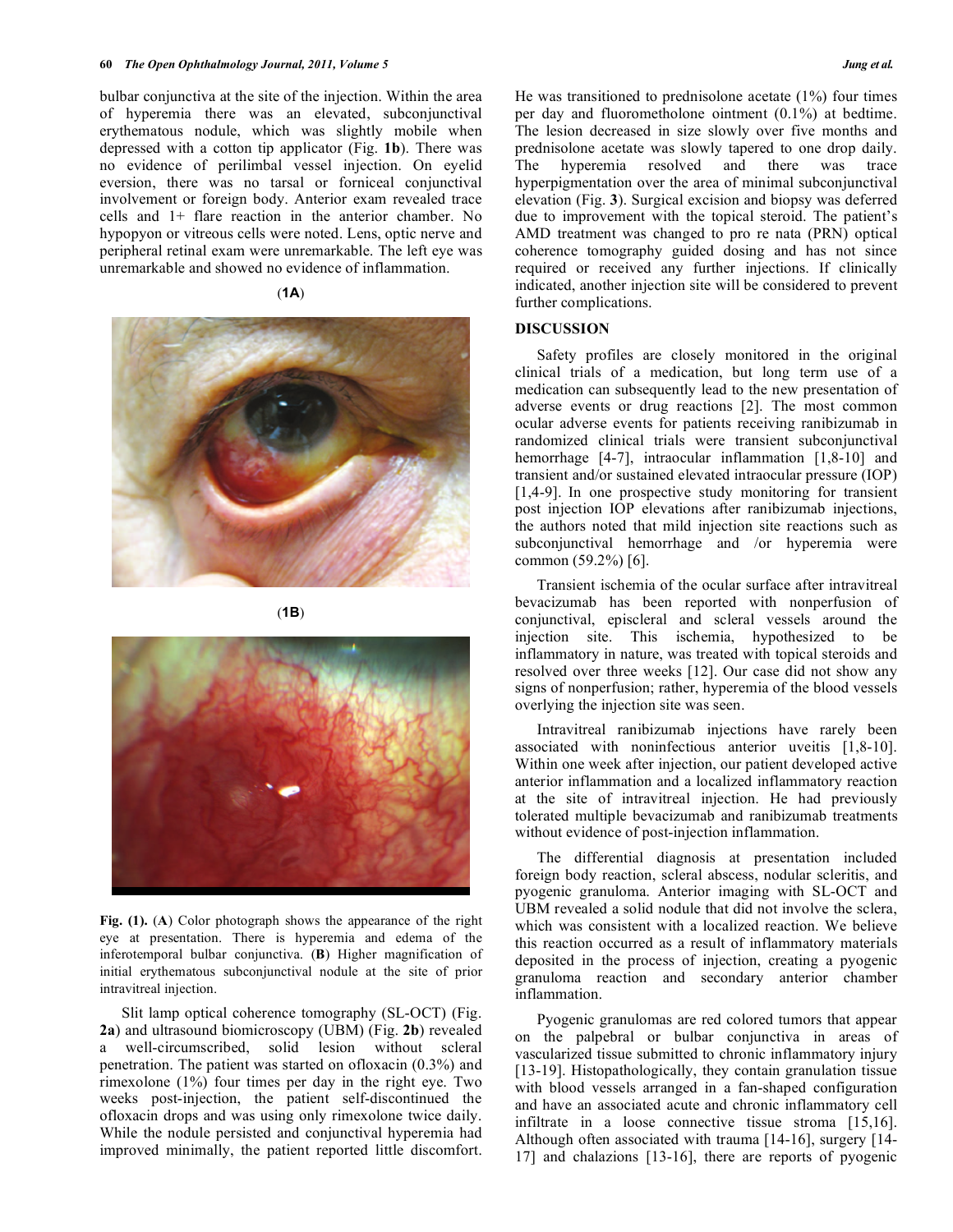

**Fig. (2).** (**A**) Anterior slit lamp optical coherence tomography imaging showing a well-circumscribed nodule. (**B**) Ultrasound biomicroscopy showing no penetration of the normal sclera (black star).

granuloma formation after foreign bodies such as natural or synthetic fibers [16], contact lens [16], scleral buckle [14], and insect wing [14]. We hypothesize that a component of the intravitreal injection procedure such as talc from a disposable glove, cotton fibers from the sterile applicator, or silicone oil derived from the syringe [20-22] could have triggered foreign body reaction at the level of the conjunctiva. Also, repeated injections in the same quadrant of the eye might have increased the risk of this complication.



Fig. (3). Color photograph showing the appearance following 5 months topical steroid treatment. The conjunctival nodule has flattened leaving persistent dilated episcleral vessels and increased scleral translucency.

 Intravitreal anti-VEGF agents including ranibizumab and bevacizumab are a safe and effective treatment for neovascular AMD [5]. Even with the evidence and safety profiles available from the original clinical trials, new presentations of adverse events may occur as the usage of intravitreal anti-VEGF therapy continues to grow. The safety data on these treatment modalities will need to be continuously monitored and the potential risks and benefits of intravitreal anti-VEGF agents should be discussed with patients receiving treatment for neovascular AMD [9].

## **CONFLICTS OF INTEREST**

 Financial support from the LuEsther T. Mertz Retinal Research Center, Manhattan Eye, Ear, and Throat Institute, and The Macula Foundation Inc*.* The funding organizations had no role in the design or conduct of this research.

 Financial disclosure includes Genentech (Consultant, Research Support-KBF), Alcon (Consultant-KBF) and Alimera (Consultant-KBF).

#### **REFERENCES**

- [1] Rosenfeld PJ, Brown DM, Heier JS, *et al*. Ranibizumab for neovascular age-related macular degeneration. N Engl J Med 2006; 355: 1419-31.
- [2] Chen Y, Wiesmann C, Fuh G, *et al*. Selection and analysis of an optimized anti-vegf antibody: crystal structure of an affinitymatured fab in complex with antigen. J Mol Bio 1999; 293: 865-81.
- [3] Dafer RM, Schneck M. Intravitreal ranibizumab and bevacizumab: a review of risk. Semin Ophthalmol 2007; 22: 201-4.
- [4] Heier JS, Antoszyk AN, Pavan PR, *et al*. Ranibizumab for treatment of neovascular age-related macular degeneration a phase I/II multicenter, controlled, multidose study. Ophthalmol 2006; 113: 633-42.
- [5] Jeganathan VSE and Verma N. Safety and efficacy of intravitreal anti-VEGF injections for age-related macular degeneration. Curr Opin Ophthalmol 2009; 20: 223-5.
- [6] Gismondi M, Salati C, Salvetat ML, *et al*. Short-term effect of intravitreal injection of ranibizumab (lucentis) on intraocular pressure. J Glaucoma 2009; 18: 658-61.
- [7] Tseng JJ, Vance SK, Della Torre KE, *et al*. Sustained increased intraocular pressure related to intravitreal anti-vascular endothelial growth factor therapy for neovascular age-related macular degeneration. J Glaucoma 2011; Epub.
- [8] Ladas ID, Karagiannis DA, Rouvas AA, *et al*. Safety of repeat intravitreal injections of bevacizumab versus ranibizumab our experience after 2,000 injections. Retina 2009; 29: 313-8.
- [9] Jager RD, Aiello LP, Patel SC, *et al*. Risks of intravitreous injection: a comprehensive review. Retina 2004; 24: 676-98.
- [10] Pieramici DJ, Avery RL, Castellarin AA, *et al*. Case of anterior uveitis after intravitreal injection of bevacizumab. Retina, J Retinal and Vitreous Diseases 2006; 26: 841-2.
- [11] Aiello LP, Brucker AJ, Chang S, *et al*. Evolving guidelines for intravitreous injections. Retina 2004; 24: S3-S19.
- [12] Georgakarakos ND, Sullivan P, Dowler J. Injection site ischemia and inflammation after intravitreal bevacizumab. Retin Cases Brief Rep 2010; 4: 294-6.
- [13] D'Hermies F, Meyer A, Morel X, *et al*. Conjunctiva pyogenic granuloma in a patient with chalazions. French J Ophthalmol 2003; 26:1085-8.